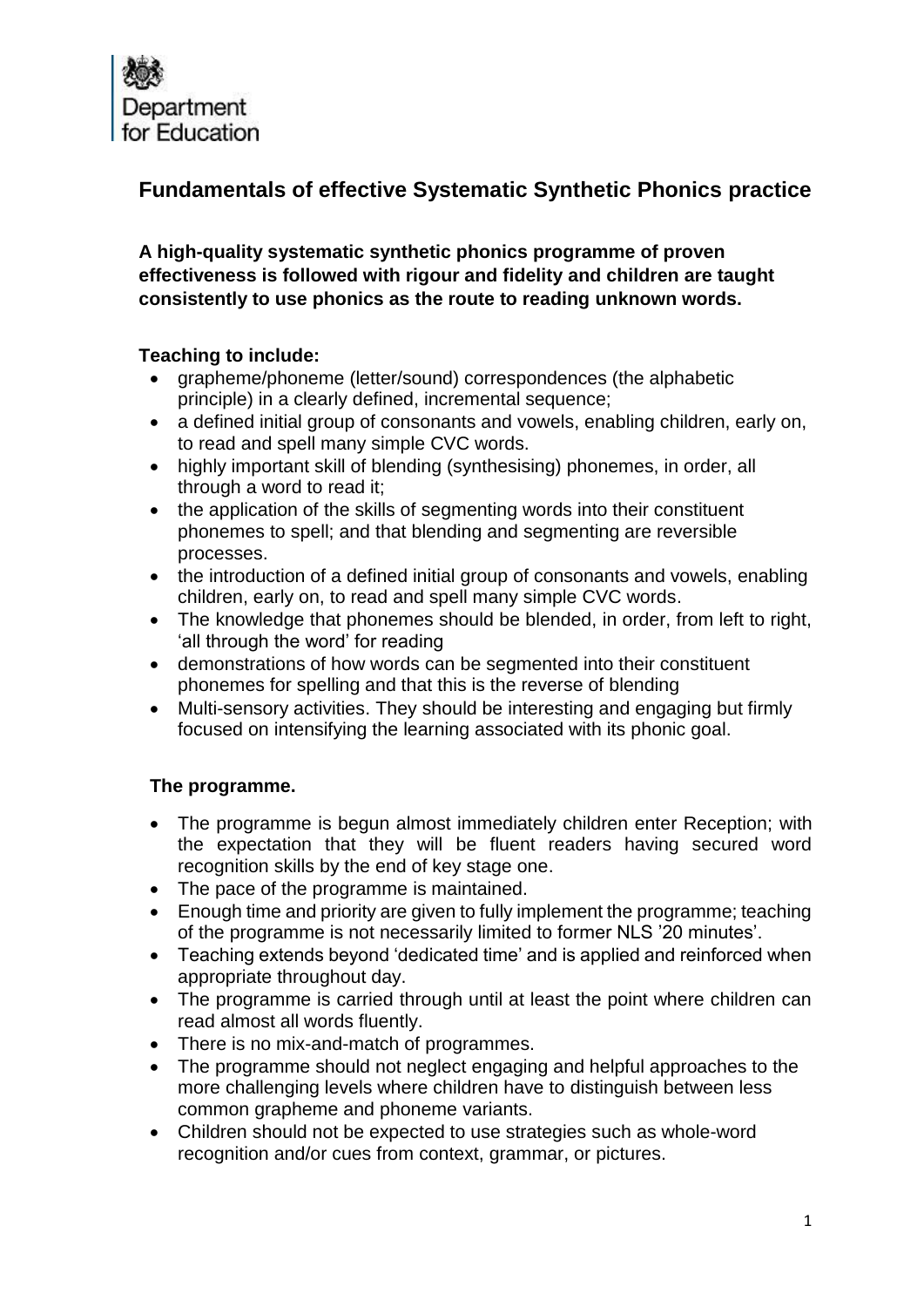

# **All staff involved are fully trained in teaching the programme.**

- Training providers are accredited experts in the programme.
- Senior management are included in the training.
- All grades of teaching assistant are included if they are involved in supporting reading in any way.
- Ongoing refresher training is periodically provided.
- Training is provided for all new staff.

#### **Children practise early reading with fully decodable books that:**

- are matched to phonic knowledge and which do not require use of alternative strategies.' (National Curriculum)
- are closely matched to programme used (often integral)
- are fully decodable at child's current level and do not simply practise phoneme(s) most recently taught
- are not mixed with non-decodable books for independent reading practice
- include a controlled, small number of 'tricky words' the decoding of which has been specifically taught
- are continued in progressive sequence until a child can confidently decode words involving most common grapheme representations of all phonemes.

# **A dedicated phonics lead teacher ensures quality, consistency and continuity of teaching**

- This is a teacher with expertise in and direct experience of teaching phonics.
- Responsibilities include monitoring, mentoring and modelling (Could also involve oversight of peer observation and co-development).
- They are given enough dedicated time to fulfil role.
- In consequence quality, consistency and continuity of teaching are all of high quality.

#### **Effective provision is made for all abilities**

- Grouping is appropriate for the school and effective in ensuring success for all abilities
- TAs are deployed and used to optimum effectiveness.
- Progress is continually assessed using a simple but effective system.
- Regular progress meetings are held.
- There is particularly close monitoring of children making slowest progress.
- Children in danger of falling behind, or who are working under expected levels (lower 20%), are swiftly identified and enough additional support provided to enable them to keep up.